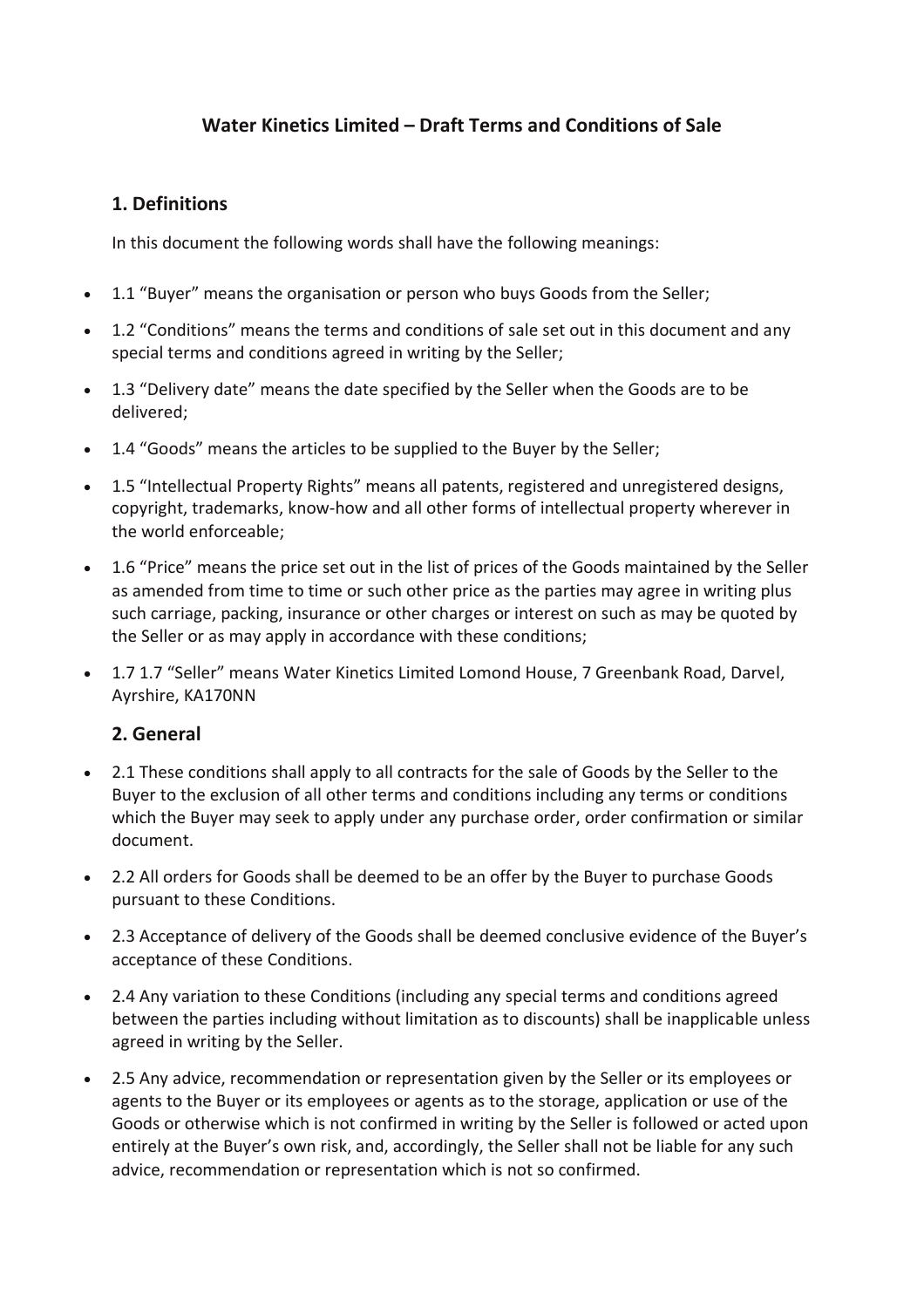• 2.6 Nothing in these Conditions shall affect the statutory rights of any Buyer dealing as a consumer.

## **3. Price and Payment**

- 3.1 Payment terms will be 60 days from the invoice date
- 3.2 The Seller shall be entitled to charge interest on overdue invoices from the date when payment becomes due interest to accrue from day to day until the date of payment at a rate of 2% per annum above the base rate of the Bank of England from time to time.
- 3.3 The Seller reserves the right to grant, refuse restrict, cancel or alter credit terms at its sole discretion at any time.
- 3.4 If payment of the Price or any part thereof is not made by the due date, the Seller shall be entitled to:
	- $\circ$  3.4.1 require payment in advance of delivery in relation to any Goods not previously delivered;
	- $\circ$  3.4.2 refuse to make delivery of any undelivered Goods whether ordered under the contract or not and without incurring any liability whatever to the Buyer for non-delivery or any delay in delivery;
	- o 3.4.3 appropriate any payment made by the Buyer to such of the Goods (or Goods supplied under any other contract) as the Seller may think fit;
	- o 3.4.4 terminate the contract.

## **4. Description**

• Any description given or applied to the Goods is given by way of identification only and the use of such description shall not constitute a sale by description. For the avoidance of doubt, the Buyer hereby affirms that it does not in any way rely on any description when entering into the contract.

## **5. Sample**

• Where a sample of the Goods is shown to and inspected by the Buyer, the parties hereto accept that such a sample is so shown and inspected for the sole purpose of enabling the Buyer to judge for itself the quality of the bulk, and not so far as to constitute a sale by sample.

# **6. Delivery**

- 6.1 Unless otherwise agreed in writing, delivery of the Goods shall take place at the address specified by the Buyer on the date specified by the Seller. The Buyer shall make all arrangements necessary to take delivery of the Goods whenever they are tendered for delivery.
- 6.2 The date of delivery specified by the Seller is an estimate only. Time for delivery shall not be of the essence of the contract and while every reasonable effort will be made to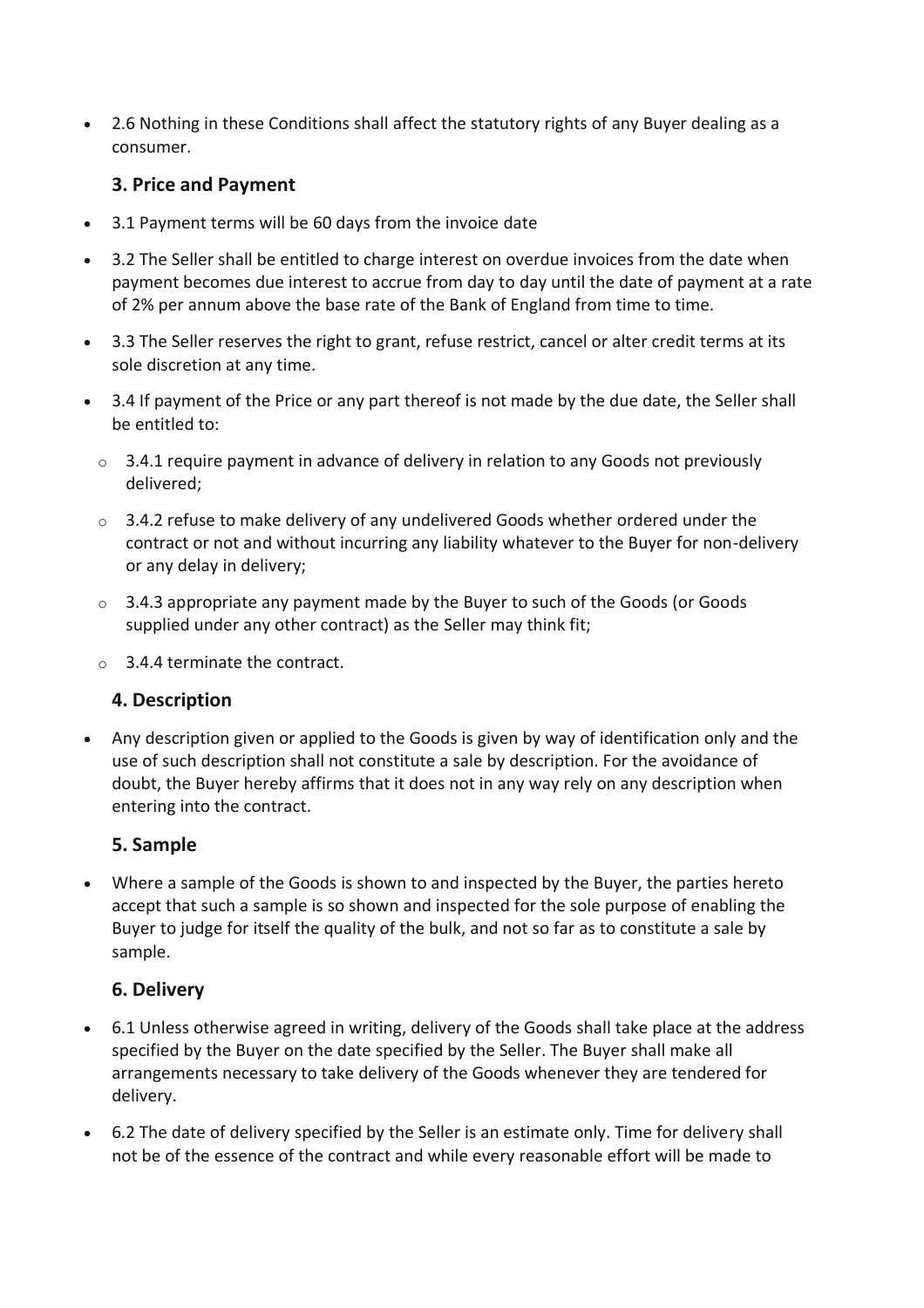comply with such dates, compliance is not guaranteed, and the Buyer shall have no right to damages or to cancel the order for failure for any cause to meet any delivery date stated.

- 6.3 If the Seller is unable to deliver the Goods for reasons beyond its control, then the Seller shall be entitled to place the Goods in storage until such time as delivery may be effected and the Buyer shall be liable for any expense associated with such storage.
- 6.4 If the Buyer fails to accept delivery of Goods on the delivery date or within 3 days of notification that they are ready for despatch whether prior to or after the delivery date the Seller reserves the right to invoice the Goods to the Buyer and charge him therefore. In addition, the Buyer shall then pay reasonable storage charges or demurrage as appropriate in the circumstances until the Goods are either despatched to the Buyer or disposed of elsewhere.
- 6.5 The Seller shall be entitled to deliver the Goods by instalments and where the Goods are so delivered, each delivery shall constitute a separate contract and failure by the Seller to deliver any one or more of the instalments in accordance with these Conditions or any claim by the Buyer in respect of any one or more instalments shall not entitle the Buyer to treat any other related contract as repudiated.
- 6.6 Where the Buyer requires delivery of the Goods by instalments, rescheduling requires the Seller's written agreement and will not be possible unless at least 3 month's written notice is provided and so agreed. Each delivery shall constitute a separate contract and failure by the Buyer to pay the Price in respect of any instalment shall entitle the Seller to treat any other related contract as repudiated in addition to any other rights of the Seller pursuant to these Conditions.
- 6.7 Notwithstanding that the Seller may have delayed or failed to deliver the Goods (or any of them) promptly the Buyer shall be bound to accept delivery and to pay for the Goods in full provided that delivery shall be tendered at any time within 3 months of the delivery date.

# **7. Acceptance**

- 7.1 The Seller is a distributor of goods and the Buyer is exclusively responsible for detailing the specification of the Goods, for ascertaining the use to which they will be put and for determining their ability to function for that purpose.
- 7.2 The Buyer is required to test Goods upon delivery and shall be deemed to have accepted the Goods 2 days after delivery to the Buyer. Accordingly, no claim for defect, damage or quality will be entertained (without prejudice to the Seller's other rights pursuant to these Conditions) unless written notice together with all supporting evidence is received by the Seller within 7 days of delivery. After acceptance the Buyer shall not be entitled to reject Goods which are not in accordance with the contract.
- 7.3 The Buyer shall not remove or otherwise interfere with the marks or numbers on the Goods.
- 7.4 The Buyer shall accept delivery of the Goods tendered notwithstanding that the quantity so delivered shall be either greater or lesser than the quantity purchased provided that any such discrepancy shall not exceed 5%, the Price to be adjusted pro-rata to the discrepancy.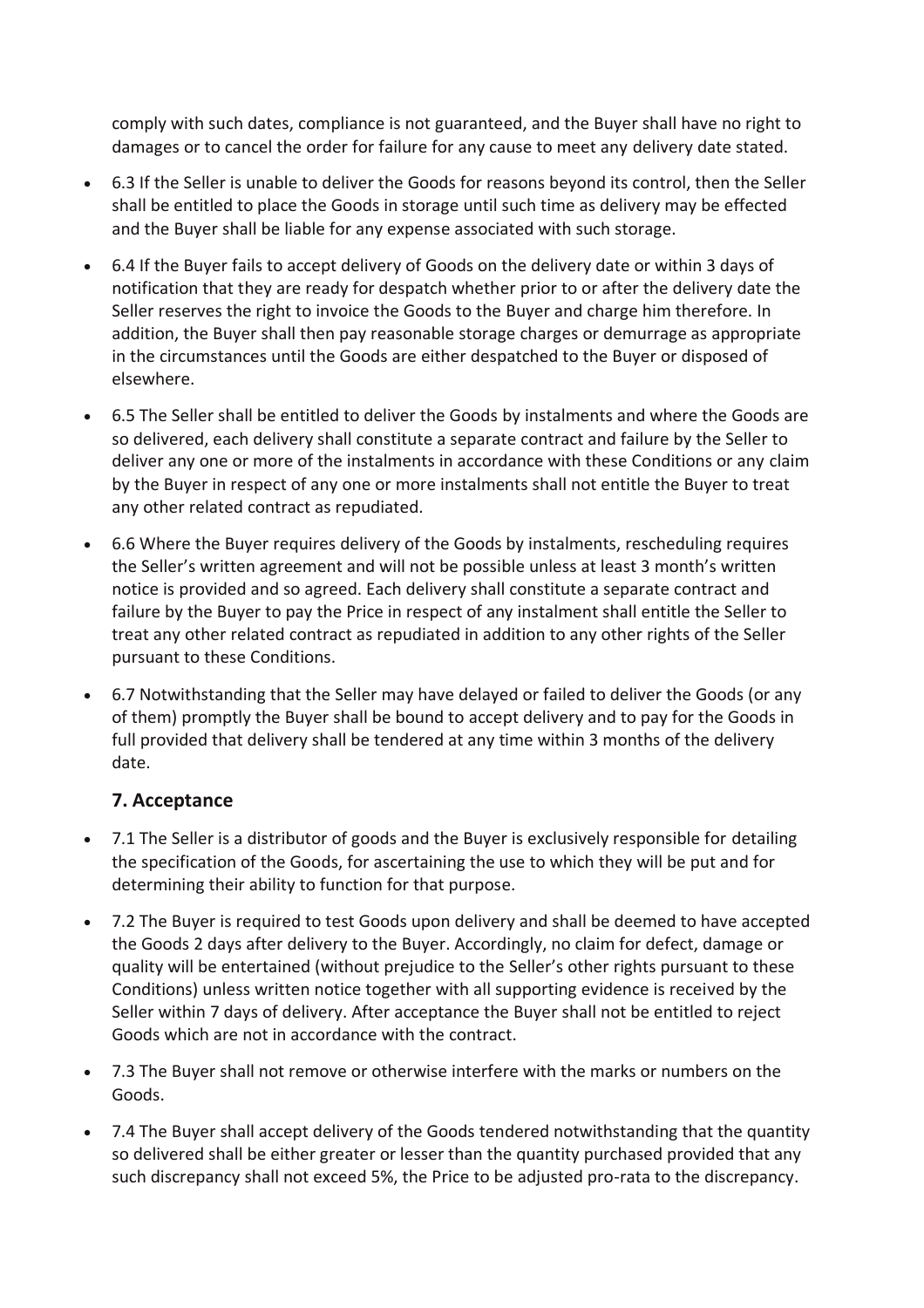## **8. Risk and Title**

- 8.1 Risk of damage or loss of the Goods shall pass to the Buyer in the case of Goods to be delivered at the Seller's premises, at the time when the Seller notifies the Buyer that the Goods are available for collection, or in the case of Goods to be delivered otherwise than at the Seller's premises, at the time of delivery.
- 8.2 Notwithstanding delivery and the passing of risk in the Goods, or any other provision of these conditions, the property in the Goods shall not pass to the Buyer until the Seller has received in cash or cleared funds payment in full of the Price of the Goods and of all other Goods agreed to be sold by the Seller to the Buyer for which payment is then due.
- 8.3 Until such time as the property in the Goods passes to the Buyer, the Buyer shall hold the Goods as the Seller's fiduciary agent and bailee, and shall keep the Goods separate from those of the Buyer and third parties and properly stored, protected and insured and identified as the Seller's property.
- 8.4 Until payment of the Price the Buyer shall be entitled to resell or use the Goods in the course of its business but shall account to the Seller for the proceeds of sale or otherwise of the Goods, whether tangible or intangible including insurance proceeds, and shall keep all such proceeds separate from any monies or property of the Buyer and third parties and, in the case of tangible proceeds, properly stored, protected and insured.
- 8.5 Until such time as the property in the Goods passes to the Buyer (and provided that the Goods are still in existence and have not been resold) the Seller shall be entitled at any time to require the Buyer to deliver up the Goods to the Seller and if the Buyer fails to do so forthwith to enter upon any premises of the Buyer or of any third party where the Goods are stored and repossess the Goods.
- 8.6 The Buyer shall not be entitled to pledge or in any way charge by way of security for any indebtedness any of the Goods which remain the property of the Seller, but if the Buyer does so all monies owing by the Buyer to the Seller shall (without prejudice to any other right or remedy of the Seller) forthwith become due and payable.
- 8.7 The Seller shall be entitled to recover the Price notwithstanding that property in any of the Goods has not passed from the Seller.

## **9. Insolvency of Buyer**

• 9.1 If the Buyer fails to make payment for the Goods in accordance with the contract of sale or commits any other breach of this contract of sale or if any distress or execution shall be levied upon any of the Buyer's property or the Goods or if the Buyer offers to make any arrangement with its creditors or commits an act of bankruptcy or if any petition in bankruptcy is presented against the Buyer or the Buyer is unable to pay its debts as they fall due or if being a limited company any resolution or petition to wind up the Buyer (other than for the purpose of amalgamation or reconstruction without insolvency) shall be passed or presented of if a receiver, administrator administrative receiver or manager shall be appointed over the whole or any part of the Buyer's business or assets or if the Buyer shall suffer any analogous proceedings under foreign law or if any such matter as provided for in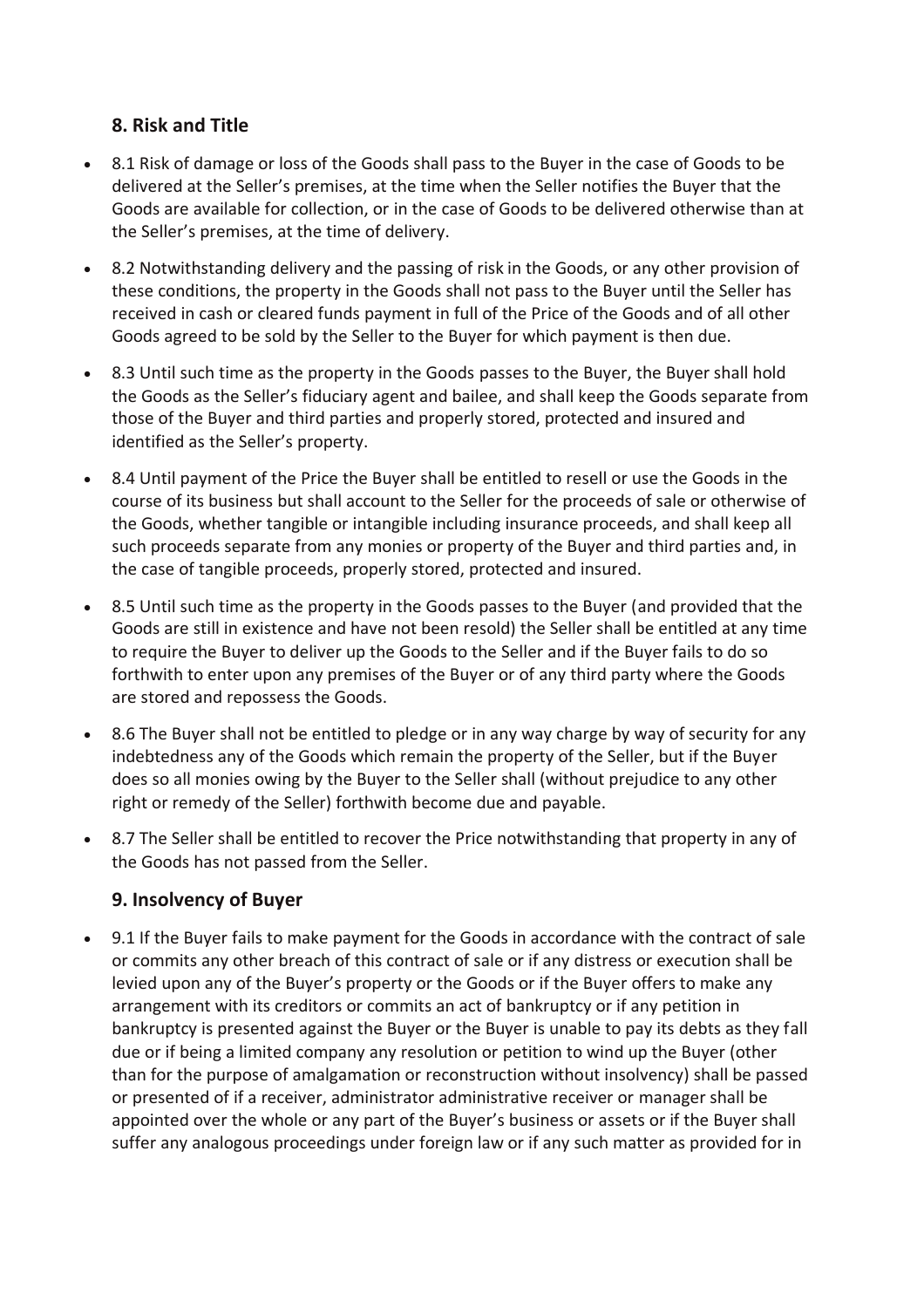this clause is reasonably apprehended by the Seller all sums outstanding in respect of the Goods shall become payable immediately.

• 9.2 The Seller may in the circumstances set out in clause 9.1 above also in its absolute discretion, and without prejudice to any other rights which it may have, exercise any of its rights pursuant to clause 8 above.

## **10. Warranty**

- 10.1 Where the Goods are found to be defective, the Seller shall, replace defective Goods free of charge within the manufacturer's warranty period if acceptable from the date of delivery, subject to the following conditions;
	- $\circ$  10.1.1. the Buyer notifying the Seller in writing immediately upon the defect becoming apparent;
	- $\circ$  10.1.2. the defect being due to faulty design, materials or workmanship;
- 10.2 Any Goods to be repaired or replaced shall be returned to the Seller at the Buyer's expense, if so requested by the Seller.
- 10.3 Where the Goods have been manufactured and supplied to the Seller by a third party, any warranty granted to the Seller in respect of the Goods shall be passed on to the Buyer and the Buyer shall have no other remedy against the Seller
- 10.4 The Seller shall be entitled in its absolute discretion to refund the Price of the defective Goods in the event that the Price has already been paid.
- 10.5 The remedies contained in this Clause are without prejudice and subject to the other Conditions herein, including, but without limitation, to conditions 11 and 12 below.

# **11. Liability**

- 11.1 No liability of any nature shall be incurred or accepted by the Seller in respect of any representation made by the Seller, or on its behalf, to the Buyer, or to any party acting on its behalf, prior to the making of this contract where such representations were made or given in relation to:
	- **11.1.1.** the correspondence of the Goods with any description or sample;
	- <sup>1</sup> 11.1.2. the quality of the Goods; or
	- **11.1.3. the fitness of the Goods for any purpose whatsoever.**
- 11.2 No liability of any nature shall be accepted by the Seller to the Buyer in respect of any express term of this contract where such term relates in any way to:
	- **11.2.1.** the correspondence of the Goods with any description;
	- <sup>1</sup> 11.2.2. the quality of the Goods; or
	- **11.2.3. the fitness of the Goods for any purpose whatsoever.**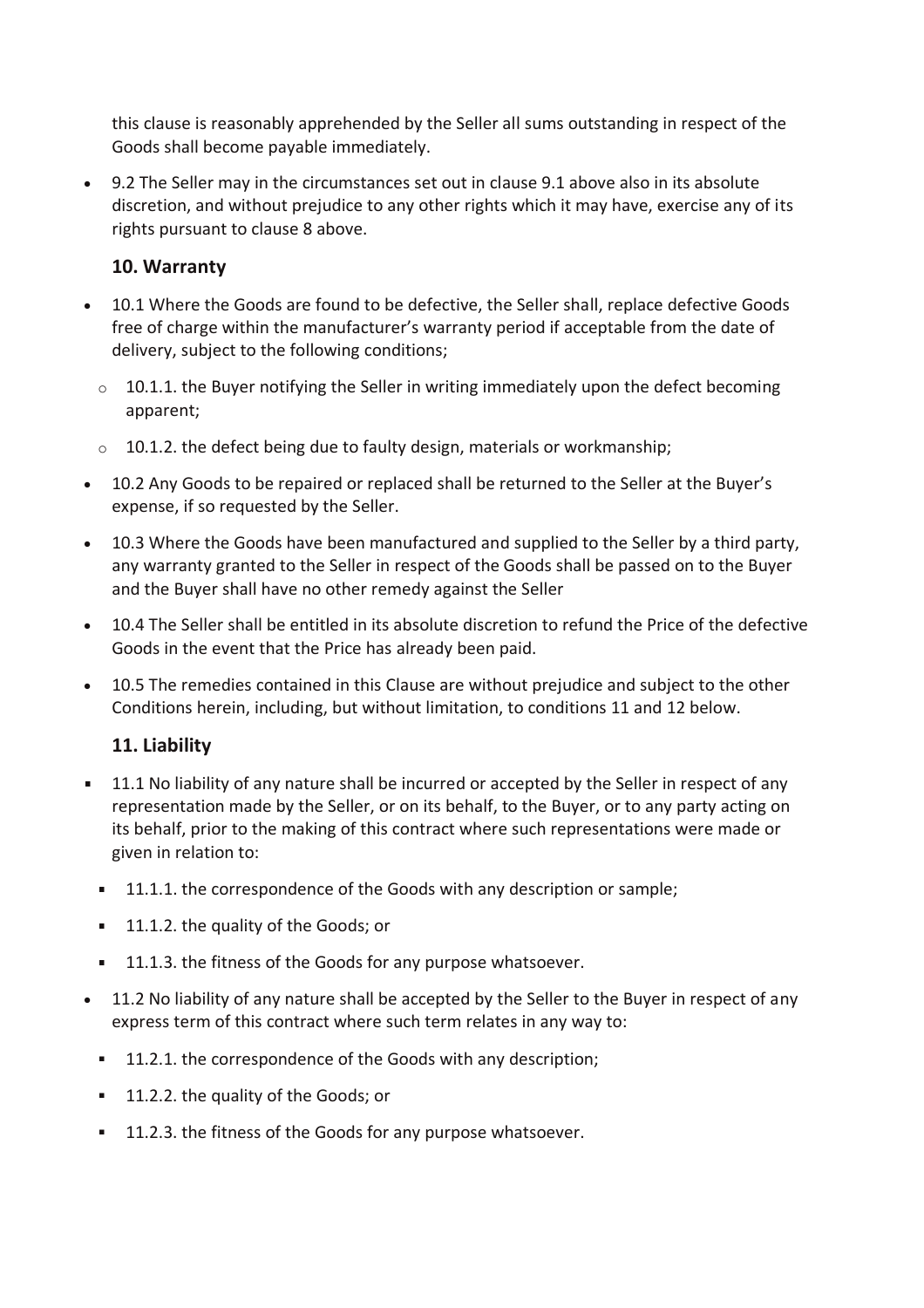- 11.3 Except where the Buyer deals as a consumer all other warranties, conditions or terms relating to fitness for purpose, quality or condition of the Goods, whether express or implied by statute or common law or otherwise are hereby excluded from the contract to the fullest extent permitted by law.
- 11.4 For the avoidance of doubt the Seller will not accept any claim for consequential or financial loss of any kind however caused.

# **12. Limitation of Liability**

- 12.1 Where any court or arbitrator determines that any part of Clause 11 above is, for whatever reason, unenforceable, the Seller shall be liable for all loss or damage suffered by the Buyer but in an amount not exceeding the Price.
- 12.2 Nothing contained in these Conditions shall be construed so as to limit or exclude the liability of the Seller for death or personal injury as a result of the Seller's negligence or that of its employees or agents.

# **13. Intellectual Property Rights**

- 13.1 Where any Goods supplied by us embody, include or contain computer program(s) and/or related documentation the copyright in which is owned by a third party, all rights and liabilities associated with the use and/or reproduction thereof will be subject to the terms of the applicable end user licence, to the exclusion of all liabilities and obligations on our part.
- 13.2 The Buyer will indemnify us against all liabilities for infringement of third-party intellectual property rights arising from our compliance with the Buyer's specific requirements regarding design or specification for the Goods or arising from the use of the Goods in combination with other products.
- 13.3 In the event that all the Goods or the use thereof (subject as aforesaid) are held to constitute an infringement of any intellectual property rights and the use is thereby prevented, the will at its own expense and option either procure for the Buyer the right to continue using the Goods or replace the same with a non-infringing product, or modify the Goods so that they become non-infringing, or may elect to retake possession of the Goods and refund the Price. Subject to the foregoing, the Seller shall be under no liability to the Buyer for any loss, damage or enquiry, whether direct or indirect, resulting from any intellectual property right infringement of the Goods.
- 13.4 All Intellectual Property Rights produced from or arising as a result of the performance of any contract shall, so far as not already vested, become the absolute property of the Seller, and the Buyer shall do all that is reasonably necessary to ensure that such rights vest in the Seller by the execution of appropriate instruments or the making of agreements with third parties.

# **14. Force Majeure**

• The Seller shall not be liable for any delay or failure to perform any of its obligations if the delay or failure results from events or circumstances outside its reasonable control, including but not limited to acts of God, strikes, lock outs, accidents, war, fire, breakdown of